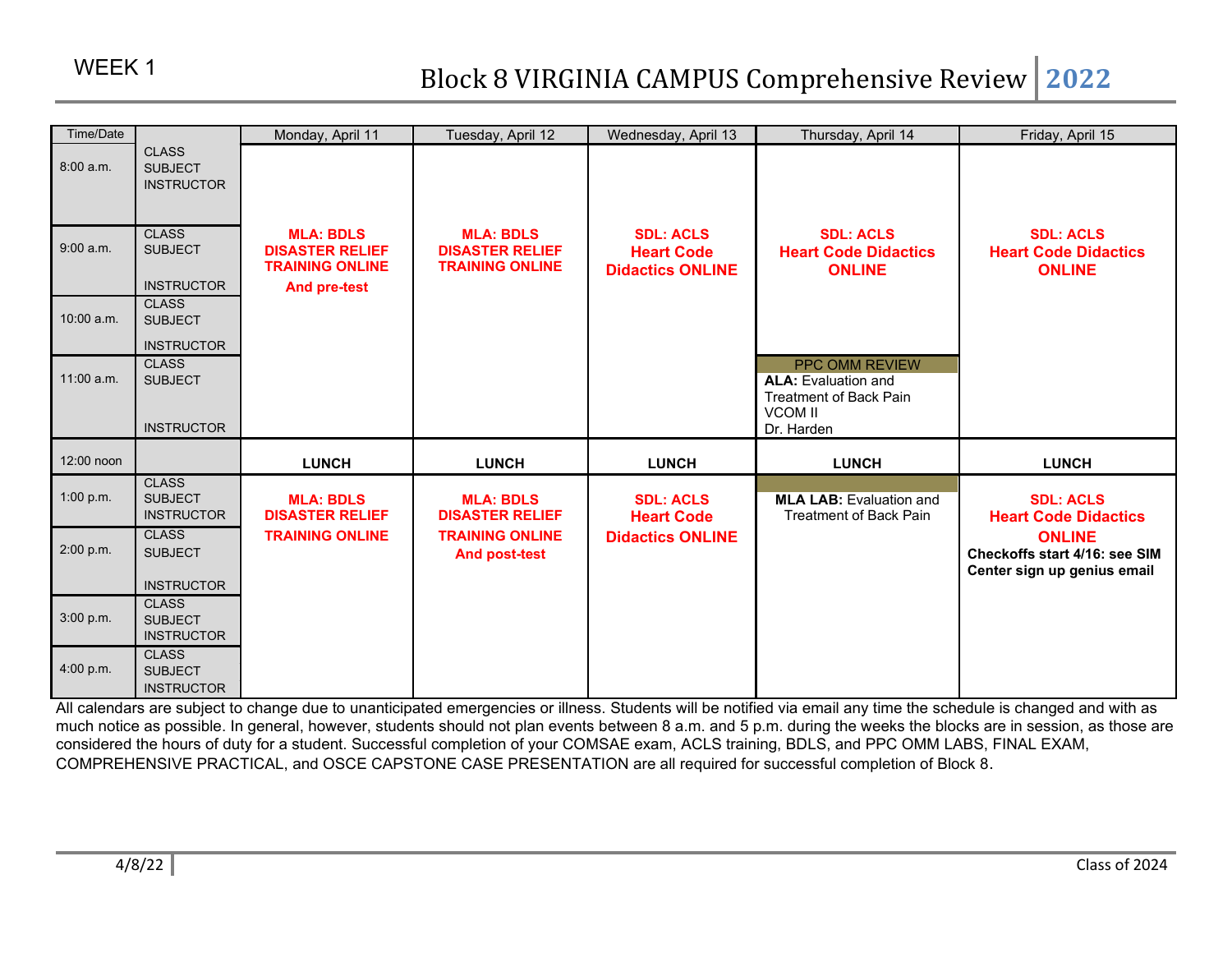| Time/Date  |                                | Monday, April 18                             | Tuesday, April 19                                   | Wednesday, April 20                          | Thursday, April 21    | Friday, April 22      |
|------------|--------------------------------|----------------------------------------------|-----------------------------------------------------|----------------------------------------------|-----------------------|-----------------------|
|            |                                | <b>ACLS CHECKOFFS</b>                        | <b>ACLS CHECKOFFS</b>                               | <b>ACLS CHECKOFFS</b>                        | <b>ACLS CHECKOFFS</b> | <b>ACLS CHECKOFFS</b> |
|            |                                | 8:00 a.m.-11:20 p.m.                         | 8:00 a.m.-11:20 p.m.                                | 8:00 a.m.-11:20 p.m.                         | 8:00 a.m.-11:20 p.m.  | 8:00 a.m.-11:20 p.m.  |
|            | <b>CLASS</b>                   | PPC OMM REVIEW                               | PPC OMM REVIEW                                      | <b>PPC OMM</b>                               |                       |                       |
| 8:00 a.m.  | <b>SUBJECT</b>                 | <b>SDL:</b> Viscerosomatic                   | <b>SDL: Pelvis</b>                                  | <b>SDL: Upper Extremity</b>                  | <b>PPC OMM</b>        | <b>ACLS CHECKOFFS</b> |
|            |                                | Reflexes                                     |                                                     |                                              | <b>FINAL EXAM</b>     | (FINAL DAY)           |
|            |                                |                                              |                                                     |                                              | #1-14 through         |                       |
|            |                                |                                              |                                                     |                                              | 4.20.2022             |                       |
|            | <b>INSTRUCTOR</b>              | Dr. Harden                                   | Dr. Harden                                          | Dr. Harden                                   |                       |                       |
| 9:00 a.m.  | <b>CLASS</b>                   | <b>PPC OMM REVIEW</b>                        | MLA:                                                | <b>PPC OMM REVIEW</b>                        |                       |                       |
|            | <b>SUBJECT</b>                 | SDL: Chapman's                               | <b>WELCOME TO CLINICAL</b>                          | <b>SDL: Hip</b>                              |                       |                       |
|            |                                | Points                                       | <b>ROTATIONS!</b>                                   |                                              |                       |                       |
|            | <b>INSTRUCTOR</b>              | Dr. Harden                                   |                                                     | Dr. Harden                                   |                       |                       |
| 10:00 a.m. | <b>CLASS</b><br><b>SUBJECT</b> | PPC OMM REVIEW<br><b>SDL: Axial Skeleton</b> |                                                     | PPC OMM REVIEW                               |                       |                       |
|            |                                |                                              |                                                     | <b>SDL: Lower Extremity</b>                  |                       |                       |
|            | <b>INSTRUCTOR</b>              | Dr. Harden                                   | Drs. S Hardee, C. Champine,<br>A White, J Nicholson | Dr. Harden                                   | <b>PPC OMM</b>        |                       |
|            |                                |                                              |                                                     |                                              | <b>COMPREHENSIVE</b>  |                       |
|            |                                |                                              |                                                     |                                              | <b>PRACTICAL EXAM</b> |                       |
| 11:00 a.m. | <b>CLASS</b><br><b>SUBJECT</b> | PPC OMM REVIEW<br><b>SDL: Ribs</b>           | <b>PPC OMM</b><br>ALA: Integrated Approach to       | PPC OMM REVIEW<br><b>SDL: Special Tests</b>  |                       |                       |
|            |                                |                                              | Headaches                                           |                                              |                       |                       |
|            | <b>INSTRUCTOR</b>              | Dr. Harden                                   | Dr. Harden                                          | Dr. Harden                                   |                       |                       |
|            |                                |                                              |                                                     |                                              |                       |                       |
| 12:00 noon |                                | <b>LUNCH</b>                                 | <b>LUNCH</b>                                        | <b>LUNCH</b>                                 |                       |                       |
|            | <b>CLASS</b>                   | <b>PPC OMM REVIEW</b>                        | <b>PPC OMM</b>                                      | PPC OMM REVIEW                               |                       |                       |
| 1:00 p.m.  | <b>SUBJECT</b>                 | <b>SDL: Sacrum</b>                           | <b>MLA LAB: Integrated</b>                          | <b>SDL: Admit Ord, Patient</b>               |                       |                       |
|            |                                | Dr. Harden                                   | Approach to Headaches                               | Doc & Progress Notes                         |                       |                       |
|            | <b>INSTRUCTOR</b>              |                                              |                                                     | Dr. Dickens                                  |                       |                       |
| 2:00 p.m.  | <b>CLASS</b><br><b>SUBJECT</b> | <b>PPC OMM REVIEW</b><br><b>SDL: Cranial</b> |                                                     | PPC OMM REVIEW                               |                       |                       |
|            | <b>INSTRUCTOR</b>              | Mechanics                                    |                                                     | <b>SDL: Presenting a Case</b><br>Dr. Dickens |                       |                       |
|            |                                | Dr. Harden                                   |                                                     |                                              |                       |                       |
|            | <b>CLASS</b>                   | PPC OMM REVIEW                               |                                                     | PPC OMM REVIEW                               |                       |                       |
| 3:00 p.m.  | <b>SUBJECT</b>                 | SDL: App. to Newborn                         |                                                     | <b>SDL: Complete History</b>                 |                       |                       |
|            |                                | & Well Child Exam                            |                                                     | and Physical Exam I & II                     |                       |                       |
|            | <b>INSTRUCTOR</b>              | Dr. C Kozar                                  |                                                     | Dr. Dickens                                  |                       |                       |
|            | <b>CLASS</b>                   |                                              |                                                     |                                              |                       |                       |
| 4:00 p.m.  | <b>SUBJECT</b>                 |                                              |                                                     | <b>OPTIONAL Virtual</b>                      |                       |                       |
|            | <b>INSTRUCTOR</b>              |                                              |                                                     | Residency Fair 3-5 p.m.                      |                       |                       |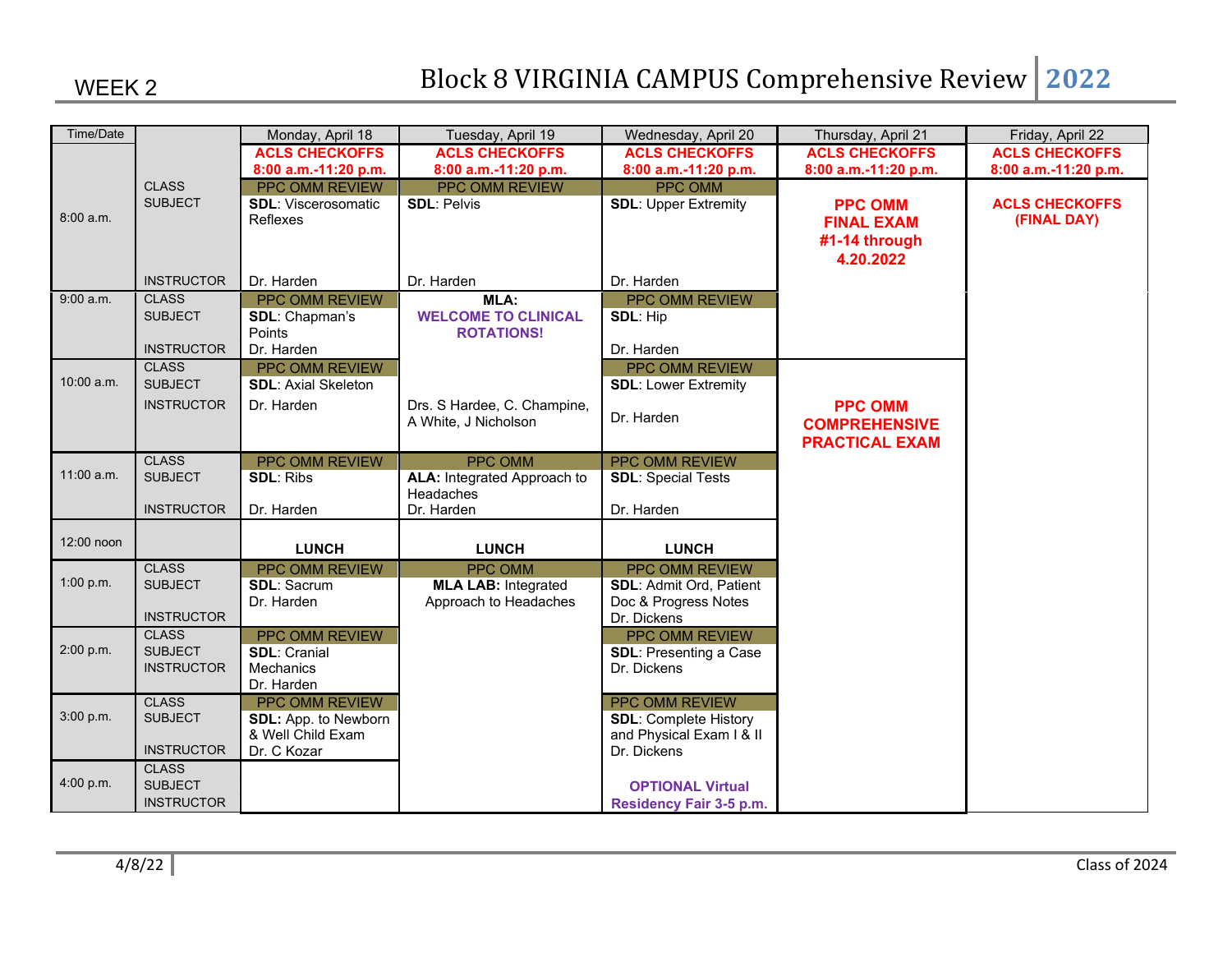| Time/Date  |                                     | Monday, April 25                                  | Tuesday, April 26                              | Wednesday, April 27                              | Thursday, April 28                         | Friday, April 29                   |
|------------|-------------------------------------|---------------------------------------------------|------------------------------------------------|--------------------------------------------------|--------------------------------------------|------------------------------------|
|            | <b>CLASS</b>                        | <b>COMP REVIEW</b>                                | <b>COMP REVIEW</b>                             | <b>COMP REVIEW</b>                               | <b>COMP REVIEW</b>                         | <b>COMP REVIEW</b>                 |
| 8:00a.m.   | <b>SUBJECT</b>                      | <b>SDL: Integumentary</b>                         | <b>SDL: Integumentary</b>                      | <b>SDL: Hematologic</b>                          | <b>SDL: Hematologic System:</b>            | <b>SDL:</b> Mental Health:         |
|            |                                     | System: Rashes,                                   | System: Skin<br>Lesions/Ulcers and             | System: Bruising,                                | Lab Test Findings Related                  | Substance Abuse                    |
|            |                                     | Exanthems, and Acne                               | Masses                                         | Bleeding, and Clotting<br><b>Disturbances</b>    | to the Hematologic System                  |                                    |
|            | <b>INSTRUCTOR</b>                   |                                                   |                                                |                                                  |                                            |                                    |
|            | <b>CLASS</b>                        |                                                   |                                                |                                                  |                                            |                                    |
| 9:00 a.m.  | <b>SUBJECT</b>                      |                                                   |                                                |                                                  |                                            |                                    |
|            | <b>INSTRUCTOR</b>                   |                                                   |                                                |                                                  |                                            |                                    |
|            | <b>CLASS</b>                        | <b>COMP REVIEW</b>                                | <b>COMP REVIEW</b>                             | <b>COMP REVIEW</b>                               | <b>COMP REVIEW</b>                         | <b>COMP REVIEW</b>                 |
| 10:00 a.m. | <b>SUBJECT</b>                      | <b>SDL: Integumentary</b>                         | <b>SDL: Integumentary</b>                      | <b>SDL: Hematologic</b>                          | <b>SDL: Mental Health:</b>                 | <b>SDL: Mental Health:</b>         |
|            |                                     | System: Dermatologic<br>Presentations of Systemic | System: Physical Exam<br>and Lab Test Findings | System: Physical Exam<br>Findings Related to the | Disturbances of Behavior<br>and Perception | Disturbances of<br>Mood/Depressive |
|            |                                     | <b>Disease</b>                                    | Related to                                     | Hematologic System                               |                                            | <b>Disorders</b>                   |
|            | <b>INSTRUCTOR</b>                   |                                                   | Integumentary System                           |                                                  |                                            |                                    |
|            | <b>CLASS</b>                        |                                                   |                                                |                                                  |                                            |                                    |
| 11:00 noon | <b>SUBJECT</b>                      |                                                   |                                                |                                                  |                                            |                                    |
|            | <b>INSTRUCTOR</b>                   |                                                   |                                                |                                                  |                                            |                                    |
| 12:00 noon |                                     | <b>LUNCH</b>                                      | <b>LUNCH</b>                                   | <b>LUNCH</b>                                     | <b>LUNCH</b>                               | <b>LUNCH</b>                       |
|            | <b>CLASS</b>                        | <b>COMP REVIEW</b>                                | <b>COMP REVIEW</b>                             | <b>COMP REVIEW</b>                               | <b>COMP REVIEW</b>                         | <b>COMP REVIEW</b>                 |
| 1:00 p.m.  | <b>SUBJECT</b><br><b>INSTRUCTOR</b> | <b>Board Prep Study</b>                           | <b>Board Prep Study</b>                        | <b>Board Prep Study</b>                          | <b>Board Prep Study</b>                    | <b>Board Prep Study</b>            |
|            | <b>CLASS</b>                        | Turn in assigned                                  | Turn in assigned                               | Turn in assigned                                 | Turn in assigned                           | Turn in assigned                   |
| 2:00 p.m.  | <b>SUBJECT</b>                      | "focused" questions                               | "focused" questions                            | "focused" questions                              | "focused" questions                        | "focused' questions                |
|            | <b>INSTRUCTOR</b>                   | as well as 25 "random,                            | as well as 25 "random,                         | as well as 25 "random,                           | as well as 25 "random,                     | as well as 25 "random,             |
| 3:00 p.m.  | <b>CLASS</b>                        | timed" COMBANK                                    | timed" COMBANK 25                              | timed" COMBANK                                   | timed" COMBANK                             | timed" COMBANK                     |
|            | <b>SUBJECT</b>                      | questions by 11:59 p.m.                           | questions by 11:59 p.m.                        | questions by 11:59 p.m.                          | questions by 11:59 p.m.                    | questions by 11:59 p.m.            |
|            | <b>INSTRUCTOR</b>                   |                                                   |                                                |                                                  |                                            |                                    |
|            | <b>CLASS</b>                        |                                                   |                                                |                                                  |                                            |                                    |
| 4:00 p.m.  | <b>SUBJECT</b>                      |                                                   |                                                |                                                  |                                            |                                    |
|            |                                     |                                                   |                                                |                                                  |                                            |                                    |
|            | <b>INSTRUCTOR</b>                   |                                                   |                                                |                                                  |                                            |                                    |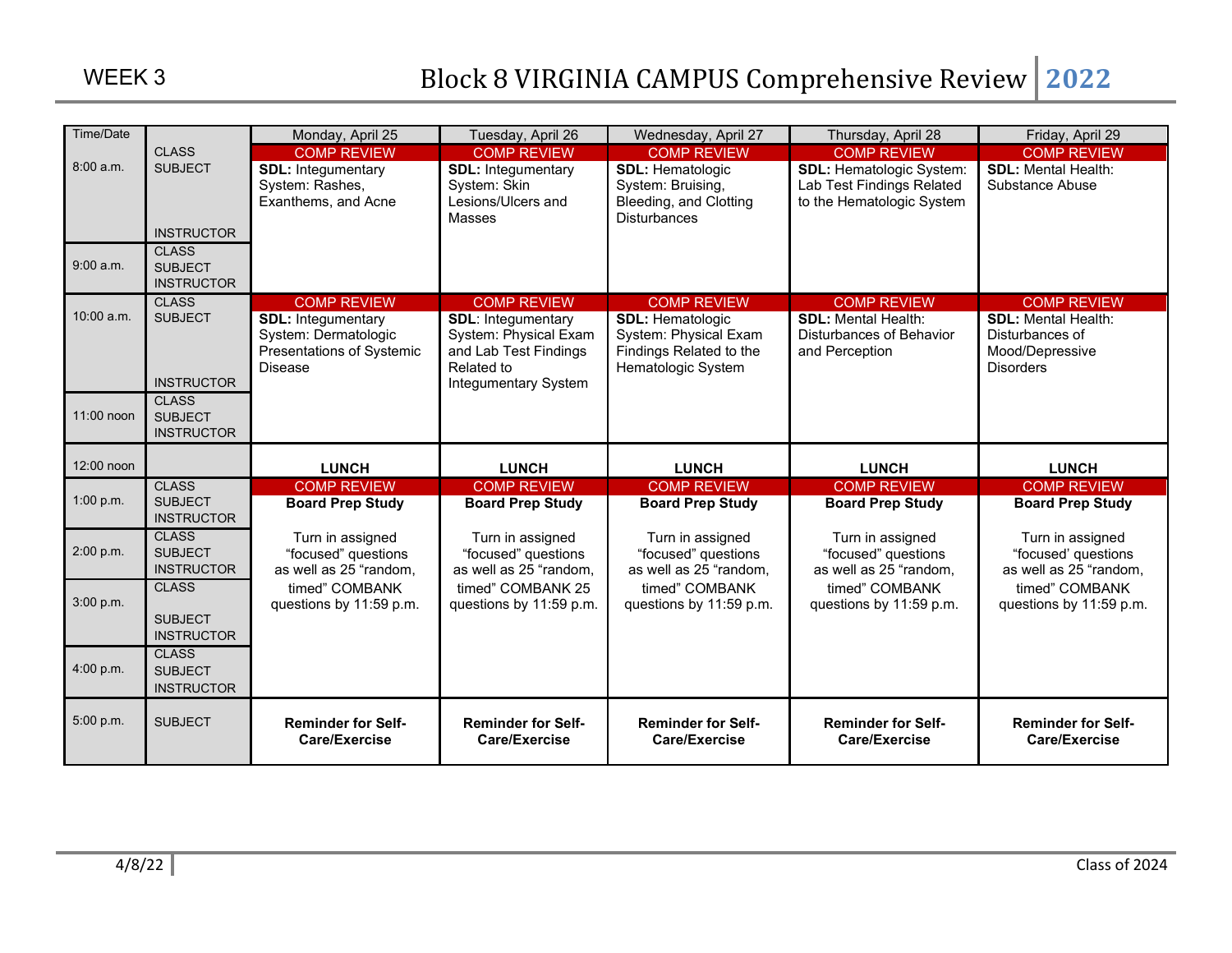| Time/Date              |                                                                                       | Monday, May 2                                                                                                                                                                                         | Tuesday, May 3                                                                                                                                                                                                      | Wednesday, May 4                                                                                                 | Thursday, May 5                                                                                                                                                               | Friday, May 6                                                                                                                                                                                                                                                    |
|------------------------|---------------------------------------------------------------------------------------|-------------------------------------------------------------------------------------------------------------------------------------------------------------------------------------------------------|---------------------------------------------------------------------------------------------------------------------------------------------------------------------------------------------------------------------|------------------------------------------------------------------------------------------------------------------|-------------------------------------------------------------------------------------------------------------------------------------------------------------------------------|------------------------------------------------------------------------------------------------------------------------------------------------------------------------------------------------------------------------------------------------------------------|
| 8:00 a.m.<br>9:00 a.m. | <b>CLASS</b><br><b>SUBJECT</b><br><b>INSTRUCTOR</b><br><b>CLASS</b><br><b>SUBJECT</b> | <b>COMP REVIEW</b><br><b>SDL: Mental Health:</b><br>Physical Exam and Lab<br>Test Findings Related to<br><b>Mental Health</b>                                                                         | <b>COMP REVIEW</b><br><b>SDL: Human</b><br>Development,<br>Reproduction and<br>Sexuality: Pregnancy<br>Complications                                                                                                | <b>COMP REVIEW</b><br><b>SDL:</b> Endocrine System:<br><b>Endocrine and Neck</b><br>Masses                       | <b>COMP REVIEW</b><br><b>SDL: Endocrine System:</b><br>Physical Exam and<br><b>Laboratory Test Findings</b><br>Related to the Endocrine<br>System and Metabolism              | <b>COMP REVIEW</b><br><b>SDL: Gastrointestinal</b><br><b>System and Nutritional</b><br>Health: Disorders of Bowel<br>Frequency and Evacuation                                                                                                                    |
|                        | <b>INSTRUCTOR</b>                                                                     |                                                                                                                                                                                                       |                                                                                                                                                                                                                     |                                                                                                                  |                                                                                                                                                                               |                                                                                                                                                                                                                                                                  |
| 10:00 a.m.             | <b>CLASS</b><br><b>SUBJECT</b><br><b>INSTRUCTOR</b>                                   | <b>COMP REVIEW</b><br><b>SDL: Human Development,</b><br>Reproduction and<br>Sexuality: Congenital<br>Anomalies, Malformations,<br><b>Primary and Acquired</b><br>Immunodeficiency<br><b>Disorders</b> | <b>COMP REVIEW</b><br><b>SDL: Human</b><br>Development,<br>Reproduction and<br>Sexuality: Physical<br>Exam and Laboratory<br><b>Test Findings Related</b><br>to Human Development,<br>Reproduction and<br>Sexuality | <b>COMP REVIEW</b><br><b>SDL:</b> Endocrine System:<br>Polyuria, polydipsia,<br>polyphagia, diabetes<br>mellitus | <b>COMP REVIEW</b><br><b>SDL: Gastrointestinal</b><br><b>System and Nutritional</b><br>Health: Abdominal Pain<br>(Appendicitis, Diverticulitis,<br>Pancreatitis, Cholangitis) | <b>COMP REVIEW</b><br><b>SDL: Gastrointestinal</b><br><b>System and Nutritional</b><br>Health: Nausea, Vomiting,<br>and Hematemesis; Melena,<br>Hematochezia, Anorectal<br>Bleeding and Pain; and<br>Abd, GI and GI Tract<br>Masses, Cancers and<br>Organomegaly |
| 11:00 a.m.             | <b>CLASS</b><br><b>SUBJECT</b>                                                        |                                                                                                                                                                                                       |                                                                                                                                                                                                                     |                                                                                                                  |                                                                                                                                                                               |                                                                                                                                                                                                                                                                  |
| 12:00 noon             |                                                                                       | <b>LUNCH</b>                                                                                                                                                                                          | <b>LUNCH</b>                                                                                                                                                                                                        | <b>LUNCH</b>                                                                                                     | <b>LUNCH</b>                                                                                                                                                                  | <b>LUNCH</b>                                                                                                                                                                                                                                                     |
| 1:00 p.m.              | <b>CLASS</b><br><b>SUBJECT</b><br><b>INSTRUCTOR</b>                                   | <b>COMP REVIEW</b><br><b>Board Prep Study</b>                                                                                                                                                         | <b>COMP REVIEW</b><br><b>Board Prep Study</b>                                                                                                                                                                       | <b>COMP REVIEW</b><br><b>Board Prep Study</b>                                                                    | <b>OSCE Capstone Case</b><br><b>Presentations</b>                                                                                                                             | <b>COMP REVIEW</b><br><b>Board Prep Study</b>                                                                                                                                                                                                                    |
| 2:00 p.m.              | <b>CLASS</b><br><b>SUBJECT</b><br><b>INSTRUCTOR</b>                                   | Turn in assigned<br>"focused" questions<br>as well as 25 "random,                                                                                                                                     | Turn in assigned<br>"focused" questions<br>as well as 25 "random,                                                                                                                                                   | Turn in assigned<br>"focused" questions<br>as well as 25 "random,                                                | 12:55-5:00 p.m.<br>and<br><b>COMP REVIEW</b>                                                                                                                                  | Turn in assigned<br>"focused" questions<br>as well as 25 "random,                                                                                                                                                                                                |
| 3:00 p.m.              | <b>CLASS</b><br><b>SUBJECT</b><br><b>INSTRUCTOR</b>                                   | timed" COMBANK<br>questions by 11:59 p.m.                                                                                                                                                             | timed" COMBANK<br>questions by 11:59 p.m.                                                                                                                                                                           | timed" COMBANK<br>questions by 11:59 p.m.                                                                        | <b>Board Prep Study</b><br>Turn in assigned "focused"<br>questions as well as 25                                                                                              | timed" COMBANK<br>questions by 11:59 p.m.                                                                                                                                                                                                                        |
| 4:00 p.m.              | <b>CLASS</b><br><b>SUBJECT</b><br><b>INSTRUCTOR</b>                                   |                                                                                                                                                                                                       |                                                                                                                                                                                                                     |                                                                                                                  | "random, timed"<br><b>COMBANK</b> questions<br>by 11:59 p.m.                                                                                                                  |                                                                                                                                                                                                                                                                  |
| 5:00 p.m.              | <b>SUBJECT</b>                                                                        | Self-Care/Exercise                                                                                                                                                                                    | Self-Care/Exercise                                                                                                                                                                                                  | Self-Care/Exercise                                                                                               | Self-Care/Exercise                                                                                                                                                            | Self-Care/Exercise                                                                                                                                                                                                                                               |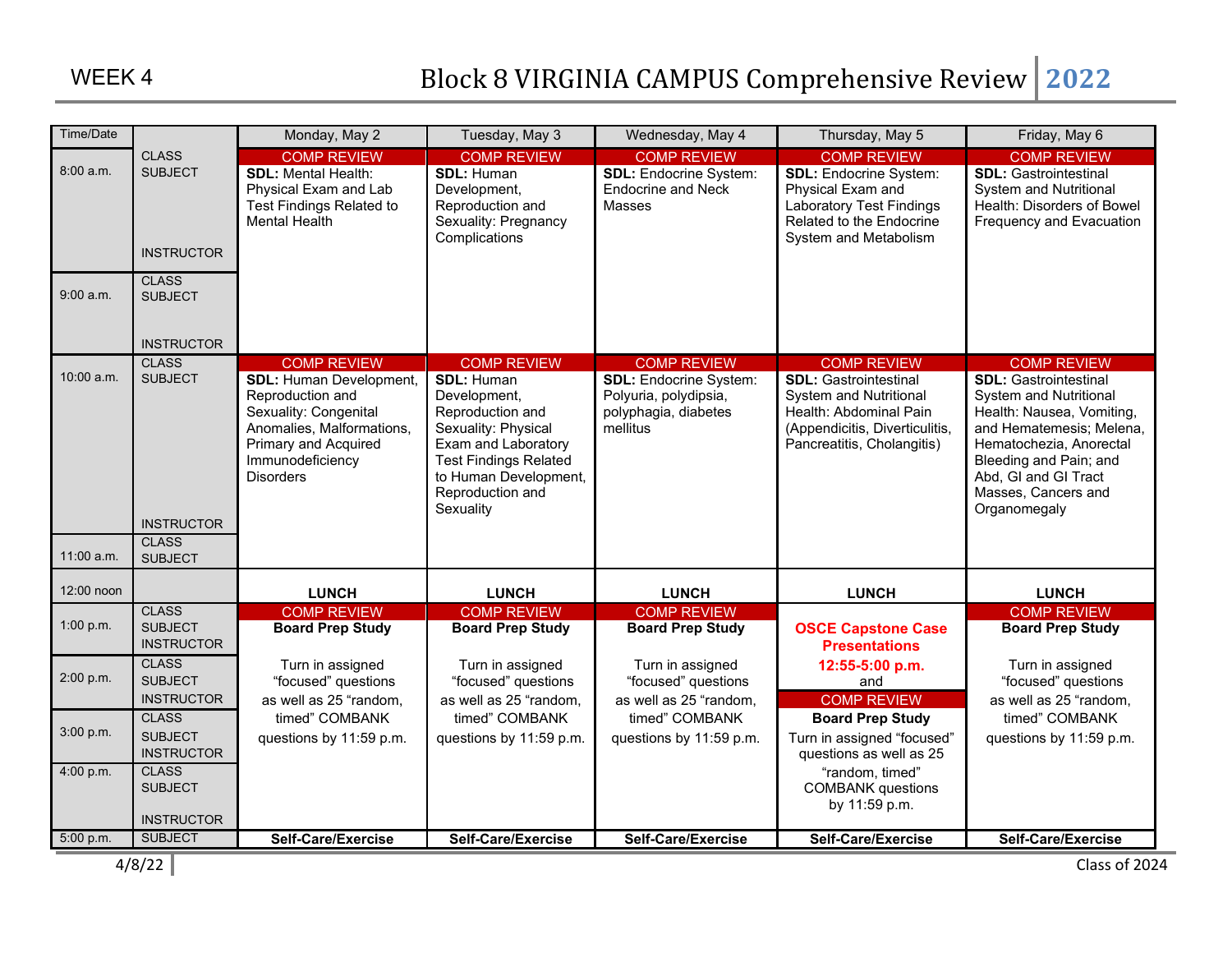| Time/Date    |                                     | Monday, May 9                                            | Tuesday, May 10                                              | Wednesday, May 11                                             | Thursday, May 12                                            | Friday, May 13                                               |
|--------------|-------------------------------------|----------------------------------------------------------|--------------------------------------------------------------|---------------------------------------------------------------|-------------------------------------------------------------|--------------------------------------------------------------|
|              | <b>CLASS</b>                        | <b>COMP REVIEW</b>                                       | <b>COMP REVIEW</b>                                           | <b>COMP REVIEW</b>                                            | <b>COMP REVIEW</b>                                          | <b>COMP REVIEW</b>                                           |
| 8:00 a.m.    | <b>SUBJECT</b>                      | <b>SDL: Gastrointestinal</b><br>System: Jaundice         | <b>SDL: Genitourinary/Renal</b><br>System: Hematuria and     | <b>SDL: Genitourinary/Renal</b><br>System: Vulvar and Vaginal | <b>SDL: Circulatory System:</b><br>Palpitations/Rhythm      | <b>SDL: Circulatory System:</b><br>Cardiovascular Chest Pain |
|              |                                     |                                                          | <b>Discolored Urine</b>                                      | Discharge, Lesions, and Pain                                  | <b>Disorders</b>                                            |                                                              |
|              |                                     |                                                          |                                                              | and Amenorrhea                                                |                                                             |                                                              |
|              | <b>INSTRUCTOR</b><br><b>CLASS</b>   |                                                          |                                                              | and Vaginal Bleeding                                          |                                                             |                                                              |
| 9:00 a.m.    | <b>SUBJECT</b>                      |                                                          |                                                              |                                                               |                                                             |                                                              |
|              | <b>INSTRUCTOR</b>                   |                                                          |                                                              |                                                               |                                                             |                                                              |
| 10:00 a.m.   | <b>CLASS</b><br><b>SUBJECT</b>      | <b>COMP REVIEW</b>                                       | <b>COMP REVIEW</b>                                           | <b>COMP REVIEW</b>                                            | <b>COMP REVIEW</b>                                          | <b>COMP REVIEW</b>                                           |
|              |                                     | <b>SDL: Gastrointestinal</b><br>System: Physical Exam    | <b>SDL: Genitourinary/Renal</b><br>System: Pelvic, Prostate, | <b>SDL: Genitourinary/Renal</b><br>System: Physical Exam and  | <b>SDL: Circulatory System:</b><br>Circulatory Collapse and | <b>SDL: Circulatory System:</b><br>Physical Exam and         |
|              |                                     | and Laboratory Test                                      | and Renal Masses                                             | <b>Laboratory Test Findings</b>                               | Shock (Cardiogenic Shock,                                   | <b>Laboratory Test Findings</b>                              |
|              |                                     | Findings Related to the                                  |                                                              | Related to the<br>Genitourinary/Renal System                  | Hypovolemic Shock,<br>Obstructive Shock,                    | Related to the Circulatory                                   |
|              |                                     | <b>Gastrointestinal System</b><br>and Nutritional Health |                                                              |                                                               | Hypotension, Endocarditis)                                  | System                                                       |
|              | <b>INSTRUCTOR</b>                   |                                                          |                                                              |                                                               |                                                             |                                                              |
| $11:00$ a.m. | <b>CLASS</b><br><b>SUBJECT</b>      |                                                          |                                                              |                                                               |                                                             |                                                              |
|              | <b>INSTRUCTOR</b>                   |                                                          |                                                              |                                                               |                                                             |                                                              |
|              |                                     |                                                          |                                                              |                                                               |                                                             |                                                              |
| 12:00 noon   | <b>CLASS</b>                        | <b>LUNCH</b>                                             | <b>LUNCH</b>                                                 | <b>LUNCH</b>                                                  | <b>LUNCH</b>                                                | <b>LUNCH</b>                                                 |
| 1:00 p.m.    | <b>SUBJECT</b>                      | <b>COMP REVIEW</b><br><b>Board Prep Study</b>            | <b>COMP REVIEW</b><br><b>Board Prep Study</b>                | <b>COMP REVIEW</b><br><b>Board Prep Study</b>                 | <b>OSCE Capstone Case</b>                                   | <b>COMP REVIEW</b><br><b>Board Prep Study</b>                |
|              | <b>INSTRUCTOR</b>                   |                                                          |                                                              |                                                               | <b>Presentations</b>                                        |                                                              |
|              | <b>CLASS</b>                        | Turn in assigned                                         | Turn in assigned                                             | Turn in assigned                                              | 12:55-5:00 p.m.                                             | Turn in assigned                                             |
| 2:00 p.m.    | <b>SUBJECT</b><br><b>INSTRUCTOR</b> | "focused" questions                                      | "focused" questions                                          | "focused' questions                                           | and                                                         | "focused" questions                                          |
|              | <b>CLASS</b>                        | as well as 25 "random,                                   | as well as 25 "random,                                       | as well as 25 "random,                                        | <b>COMP REVIEW</b>                                          | as well as 25 "random,                                       |
| 3:00 p.m.    | <b>SUBJECT</b>                      | timed" COMBANK                                           | timed" COMBANK                                               | timed" COMBANK                                                | <b>Board Prep Study</b>                                     | timed" COMBANK                                               |
|              | <b>INSTRUCTOR</b>                   | questions by 11:59 p.m.                                  | questions by 11:59 p.m.                                      | questions by 11:59 p.m.                                       | Turn in assigned "focused"<br>questions as well as 25       | questions by 11:59 p.m.                                      |
|              |                                     |                                                          |                                                              |                                                               |                                                             |                                                              |
| 4:00 p.m.    | <b>CLASS</b>                        |                                                          |                                                              |                                                               | "random, timed"                                             |                                                              |
|              | <b>SUBJECT</b>                      |                                                          |                                                              |                                                               | <b>COMBANK</b> questions                                    |                                                              |
|              | <b>INSTRUCTOR</b>                   |                                                          |                                                              |                                                               | by 11:59 p.m.                                               |                                                              |
|              |                                     |                                                          |                                                              |                                                               |                                                             |                                                              |
|              | <b>SUBJECT</b>                      |                                                          |                                                              |                                                               |                                                             |                                                              |
|              |                                     |                                                          |                                                              |                                                               |                                                             |                                                              |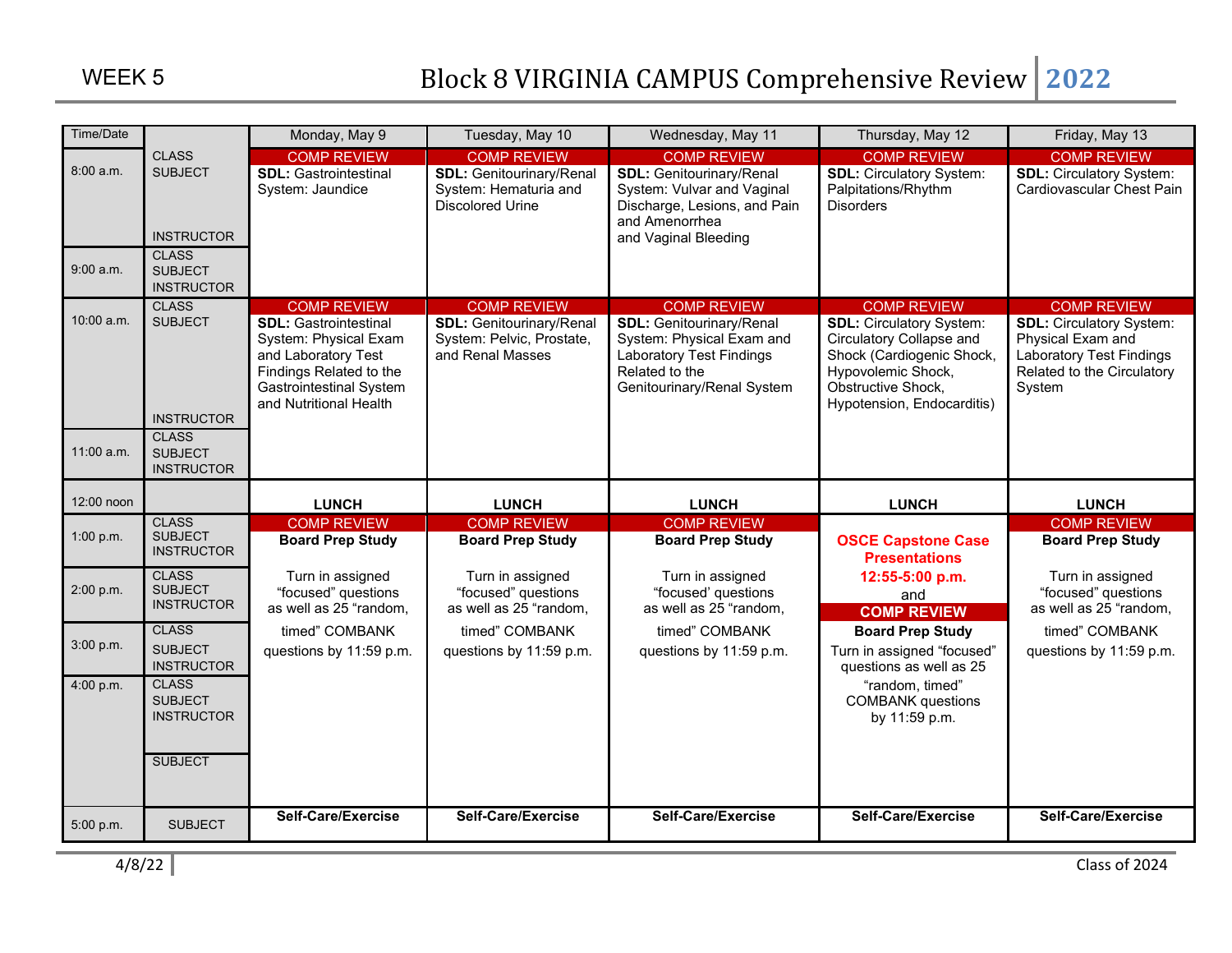| Time/Date              |                                                                                       | Monday, May 16                                                                                                       | Tuesday, May 17                                                                                                                                       | Wednesday, May 18                                                                                 | Thursday, May 19                                                                    | Friday, May 20                                                                                                                                |
|------------------------|---------------------------------------------------------------------------------------|----------------------------------------------------------------------------------------------------------------------|-------------------------------------------------------------------------------------------------------------------------------------------------------|---------------------------------------------------------------------------------------------------|-------------------------------------------------------------------------------------|-----------------------------------------------------------------------------------------------------------------------------------------------|
| 8:00 a.m.<br>9:00 a.m. | <b>CLASS</b><br><b>SUBJECT</b><br><b>INSTRUCTOR</b><br><b>CLASS</b><br><b>SUBJECT</b> | <b>COMP REVIEW</b><br><b>SDL: Respiratory</b><br>System: Cough (Etiology<br>of Cough)                                | <b>COMP REVIEW</b><br><b>SDL: Respiratory System:</b><br><b>Airway Obstruction</b>                                                                    | <b>COMP REVIEW</b><br><b>SDL: Nervous System:</b><br>Disturbances of the<br><b>Special Senses</b> | <b>COMP REVIEW</b><br><b>SDL: Nervous System:</b><br><b>Movement Disturbances</b>   | <b>COMP REVIEW</b><br><b>SDL: Nervous System:</b><br><b>Weakness and Paralysis</b>                                                            |
| 10:00 a.m.             | <b>INSTRUCTOR</b><br><b>CLASS</b><br><b>SUBJECT</b><br><b>INSTRUCTOR</b>              | <b>COMP REVIEW</b><br><b>SDL: Respiratory</b><br>System: Shortness of<br>Breath (Etiology of<br>Shortness of Breath) | <b>COMP REVIEW</b><br><b>SDL: Respiratory System:</b><br>Physical Exam and<br><b>Laboratory Test Findings</b><br>Related to the Respiratory<br>System | <b>COMP REVIEW</b><br><b>SDL: Nervous System:</b><br>Seizures                                     | <b>COMP REVIEW</b><br><b>SDL: Nervous System:</b><br>Headache (Types and<br>Causes) | <b>COMP REVIEW</b><br><b>SDL: Nervous System:</b><br>Physical Exam and<br><b>Laboratory Test Findings</b><br>Related to the Nervous<br>System |
| $11:00$ a.m.           | <b>CLASS</b><br><b>SUBJECT</b><br><b>INSTRUCTOR</b>                                   |                                                                                                                      |                                                                                                                                                       |                                                                                                   |                                                                                     |                                                                                                                                               |
| 12:00 noon             |                                                                                       | <b>LUNCH</b>                                                                                                         | <b>LUNCH</b>                                                                                                                                          | <b>LUNCH</b>                                                                                      | <b>LUNCH</b>                                                                        | <b>LUNCH</b>                                                                                                                                  |
| 1:00 p.m.              | <b>CLASS</b><br><b>SUBJECT</b><br><b>INSTRUCTOR</b>                                   | <b>COMP REVIEW</b><br><b>Board Prep Study</b>                                                                        | <b>COMP REVIEW</b><br><b>Board Prep Study</b>                                                                                                         | <b>COMP REVIEW</b><br><b>Board Prep Study</b>                                                     | <b>COMP REVIEW</b><br><b>Board Prep Study</b>                                       | <b>COMP REVIEW</b><br><b>Board Prep Study</b>                                                                                                 |
| 2:00 p.m.              | <b>CLASS</b><br><b>SUBJECT</b><br><b>INSTRUCTOR</b>                                   | Turn in assigned<br>"focused" questions<br>as well as 25 "random,<br>timed" COMBANK                                  | Turn in assigned<br>"focused" questions<br>as well as 25 "random,<br>timed" COMBANK                                                                   | Turn in assigned<br>"focused" questions<br>as well as 25 "random,<br>timed" COMBANK               | Turn in assigned<br>"focused" questions<br>as well as 25 "random,<br>timed" COMBANK | Turn in assigned<br>"focused" questions<br>as well as 25 "random,<br>timed" COMBANK                                                           |
| 3:00 p.m.              | <b>CLASS</b><br><b>SUBJECT</b><br><b>INSTRUCTOR</b>                                   | questions by 11:59 p.m.                                                                                              | questions by 11:59 p.m.                                                                                                                               | questions by 11:59 p.m.                                                                           | questions by 11:59 p.m.                                                             | questions by 11:59 p.m.                                                                                                                       |
| 4:00 p.m.              | <b>CLASS</b><br><b>SUBJECT</b><br><b>INSTRUCTOR</b>                                   |                                                                                                                      |                                                                                                                                                       |                                                                                                   |                                                                                     |                                                                                                                                               |
|                        |                                                                                       |                                                                                                                      |                                                                                                                                                       |                                                                                                   |                                                                                     |                                                                                                                                               |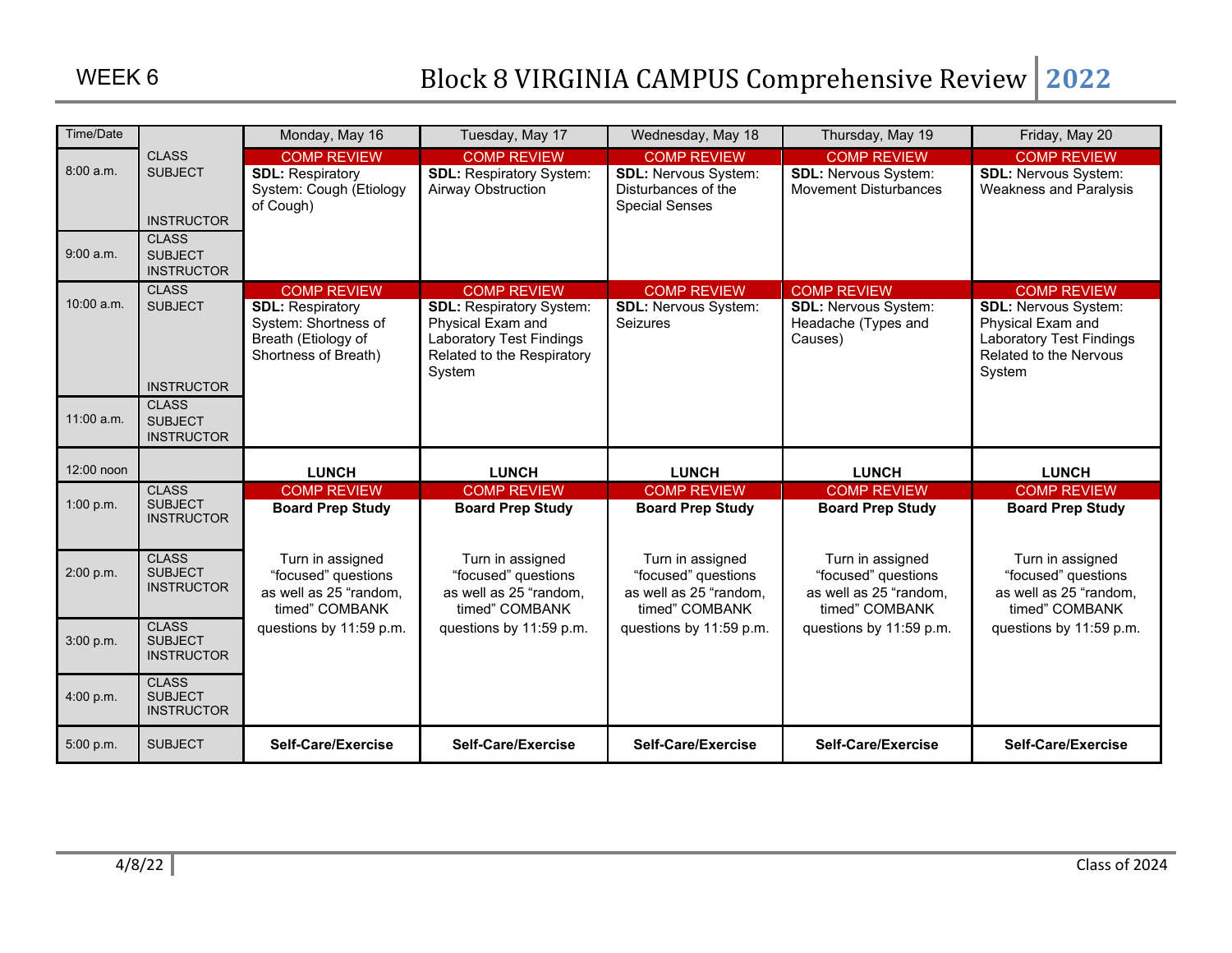| Time/Date    |                                                     | Monday, May 23                                                                                                                         | Tuesday, May 24                                                                                        | Wednesday, May 25                                                                                                                | Thursday, May 26                                                  | Friday, May 27                                                              |
|--------------|-----------------------------------------------------|----------------------------------------------------------------------------------------------------------------------------------------|--------------------------------------------------------------------------------------------------------|----------------------------------------------------------------------------------------------------------------------------------|-------------------------------------------------------------------|-----------------------------------------------------------------------------|
|              | <b>CLASS</b>                                        | <b>COMP REVIEW</b>                                                                                                                     | <b>COMP REVIEW</b>                                                                                     | <b>COMP REVIEW</b>                                                                                                               | <b>COMP REVIEW</b>                                                | <b>COMP REVIEW</b>                                                          |
| 8:00 a.m.    | <b>SUBJECT</b><br><b>INSTRUCTOR</b><br><b>CLASS</b> | <b>SDL: Musculoskeletal</b><br>System: Back Pain and<br>Somatic Dysfunction of the<br>Pelvis, Sacrum, and Lumbar<br>and Thoracic Spine | <b>SDL: Musculoskeletal</b><br>System: Muscle<br>Symptoms (Pain,<br>Dysfunction, Injury)               | <b>SDL: Musculoskeletal</b><br>System: Viscerosomatic<br>and Related Reflexes                                                    | <b>SDL: Community Health:</b><br><b>Public Health</b>             | <b>SDL: Community Health:</b><br>Health Promotion and<br>Disease Prevention |
| $9:00$ a.m.  | <b>SUBJECT</b><br><b>INSTRUCTOR</b>                 |                                                                                                                                        |                                                                                                        |                                                                                                                                  |                                                                   |                                                                             |
|              | <b>CLASS</b>                                        | <b>COMP REVIEW</b>                                                                                                                     | <b>COMP REVIEW</b>                                                                                     | <b>COMP REVIEW</b>                                                                                                               | <b>COMP REVIEW</b>                                                | <b>COMP REVIEW</b>                                                          |
| $10:00$ a.m. | <b>SUBJECT</b>                                      | <b>SDL: Musculoskeletal</b><br>System: Joint Pain,<br>Stiffness, and Swelling                                                          | <b>SDL: Musculoskeletal</b><br>System: Musculoskeletal<br>Trauma, Fractures and<br><b>Dislocations</b> | <b>SDL: Musculoskeletal</b><br>System: Physical Exam<br>and Laboratory Test<br>Findings Related to the<br>Musculoskeletal System | <b>SDL: Community Health:</b><br><b>Patient Safety</b>            | <b>SDL: Community Health:</b><br>End-of-Life/Palliative Care                |
|              | <b>INSTRUCTOR</b>                                   |                                                                                                                                        |                                                                                                        |                                                                                                                                  |                                                                   |                                                                             |
| 11:00 a.m.   | <b>CLASS</b><br><b>SUBJECT</b>                      |                                                                                                                                        |                                                                                                        |                                                                                                                                  |                                                                   |                                                                             |
| 12:00 noon   |                                                     | <b>LUNCH</b>                                                                                                                           | <b>LUNCH</b>                                                                                           | <b>LUNCH</b>                                                                                                                     | <b>LUNCH</b>                                                      | <b>LUNCH</b>                                                                |
|              | <b>CLASS</b>                                        | <b>COMP REVIEW</b>                                                                                                                     | <b>COMP REVIEW</b>                                                                                     | <b>COMP REVIEW</b>                                                                                                               | <b>COMP REVIEW</b>                                                | <b>COMP REVIEW</b>                                                          |
| 1:00 p.m.    | <b>SUBJECT</b><br><b>INSTRUCTOR</b>                 | <b>Board Prep Study</b>                                                                                                                | <b>Board Prep Study</b>                                                                                | <b>Board Prep Study</b>                                                                                                          | <b>Board Prep Study</b>                                           | <b>Board Prep Study</b>                                                     |
| 2:00 p.m.    | <b>CLASS</b><br><b>SUBJECT</b><br><b>INSTRUCTOR</b> | Turn in assigned<br>"focused" questions<br>as well as 25 "random,                                                                      | Turn in assigned<br>"focused" questions<br>as well as 25 "random,                                      | Turn in assigned<br>"focused" questions<br>as well as 25 "random,                                                                | Turn in assigned<br>"focused" questions<br>as well as 25 "random, | Turn in assigned<br>"focused" questions<br>as well as 25 "random,           |
| 3:00 p.m.    | <b>CLASS</b><br><b>SUBJECT</b><br><b>INSTRUCTOR</b> | timed" COMBANK<br>questions by 11:59 p.m.                                                                                              | timed" COMBANK<br>questions by 11:59 p.m.                                                              | timed" COMBANK<br>questions by 11:59 p.m.                                                                                        | timed" COMBANK<br>questions by 11:59 p.m.                         | timed" COMBANK<br>questions by 11:59 p.m.                                   |
| 4:00 p.m.    | <b>CLASS</b><br><b>SUBJECT</b><br><b>INSTRUCTOR</b> |                                                                                                                                        |                                                                                                        |                                                                                                                                  |                                                                   |                                                                             |
| 5:00 p.m.    | <b>SUBJECT</b>                                      | Self-Care/Exercise                                                                                                                     | Self-Care/Exercise                                                                                     | Self-Care/Exercise                                                                                                               | Self-Care/Exercise                                                | Self-Care/Exercise                                                          |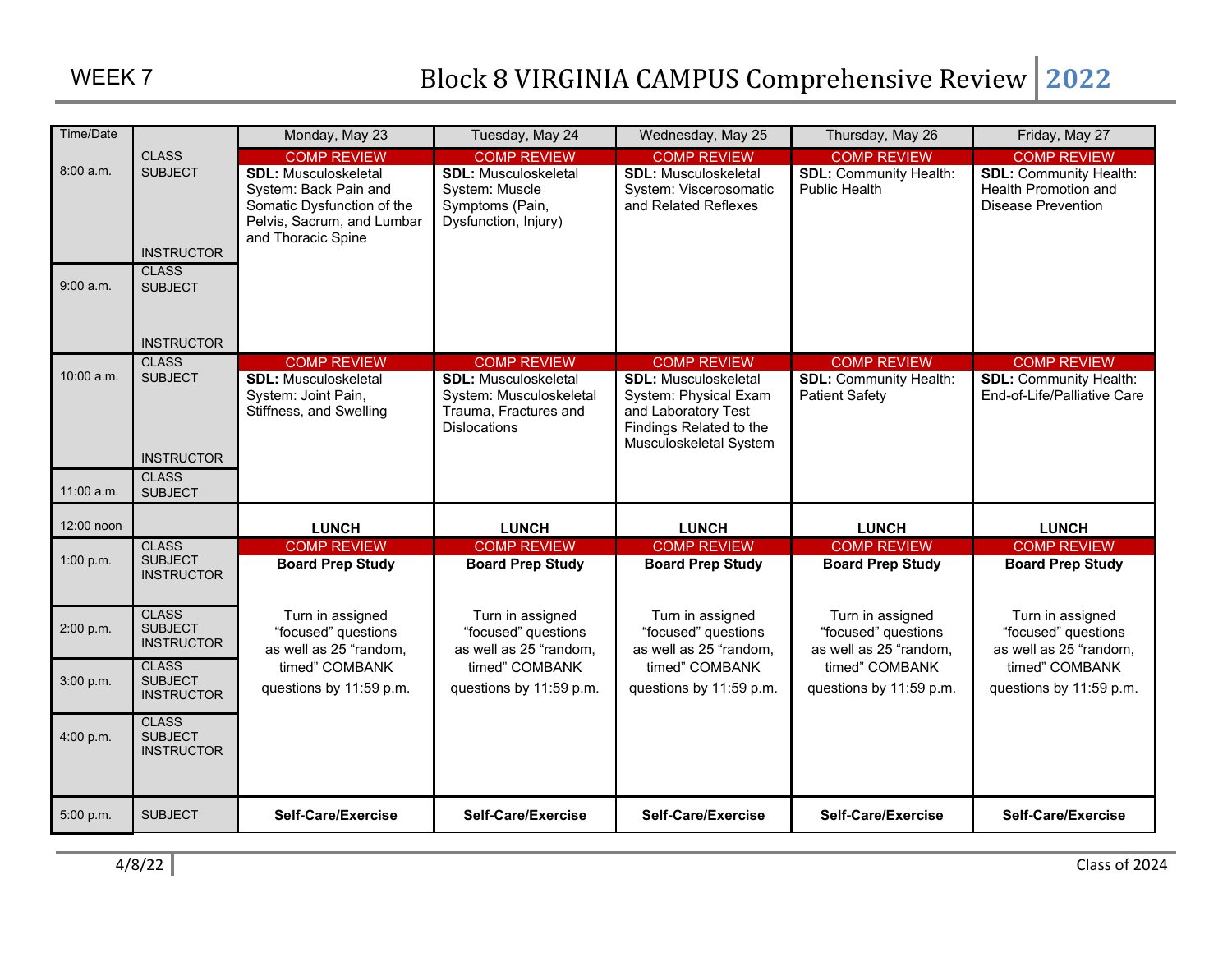| Time/Date    |                                | Monday, May 30  | Tuesday, May 31            | Wednesday, June 1          | Thursday, June 2           | Friday, June 3             |
|--------------|--------------------------------|-----------------|----------------------------|----------------------------|----------------------------|----------------------------|
|              | <b>CLASS</b>                   |                 | <b>COMP REVIEW</b>         | <b>COMP REVIEW</b>         | <b>COMP REVIEW</b>         | <b>COMP REVIEW</b>         |
| 8:00 a.m.    | <b>SUBJECT</b>                 | <b>HAPPY</b>    | <b>COMLEX Independent</b>  | <b>COMLEX Independent</b>  | <b>COMLEX Independent</b>  | <b>COMLEX Independent</b>  |
|              |                                | <b>MEMORIAL</b> | <b>Study and Questions</b> | <b>Study and Questions</b> | <b>Study and Questions</b> | <b>Study and Questions</b> |
|              |                                | <b>DAY</b>      |                            |                            |                            |                            |
|              | <b>INSTRUCTOR</b>              |                 |                            |                            |                            |                            |
| 9:00 a.m.    | <b>CLASS</b><br><b>SUBJECT</b> |                 |                            |                            |                            |                            |
|              |                                |                 |                            |                            |                            |                            |
|              | <b>INSTRUCTOR</b>              |                 |                            |                            |                            |                            |
|              | <b>CLASS</b>                   |                 |                            |                            |                            |                            |
| $10:00$ a.m. | <b>SUBJECT</b>                 |                 |                            |                            |                            |                            |
|              | <b>INSTRUCTOR</b>              |                 |                            |                            |                            |                            |
|              | <b>CLASS</b>                   |                 |                            |                            |                            |                            |
| $11:00$ a.m. | <b>SUBJECT</b>                 |                 |                            |                            |                            |                            |
|              | <b>INSTRUCTOR</b>              |                 |                            |                            |                            |                            |
| 12:00 noon   |                                |                 |                            |                            |                            |                            |
|              |                                |                 | <b>LUNCH</b>               | <b>LUNCH</b>               | <b>LUNCH</b>               | <b>LUNCH</b>               |
| 1:00 p.m.    | <b>CLASS</b>                   |                 | <b>COMP REVIEW</b>         | <b>COMP REVIEW</b>         | <b>COMP REVIEW</b>         | <b>COMP REVIEW</b>         |
|              | <b>SUBJECT</b>                 |                 | <b>COMLEX Independent</b>  | <b>COMLEX Independent</b>  | <b>COMLEX Independent</b>  | <b>COMLEX Independent</b>  |
|              | <b>INSTRUCTOR</b>              |                 | <b>Study and Questions</b> | <b>Study and Questions</b> | <b>Study and Questions</b> | <b>Study and Questions</b> |
|              | <b>CLASS</b>                   |                 |                            |                            |                            |                            |
| 2:00 p.m.    | <b>SUBJECT</b>                 |                 |                            |                            |                            |                            |
|              | <b>INSTRUCTOR</b>              |                 |                            |                            |                            |                            |
|              | <b>CLASS</b>                   |                 |                            |                            |                            |                            |
| 3:00 p.m.    | <b>SUBJECT</b>                 |                 |                            |                            |                            |                            |
|              | <b>INSTRUCTOR</b>              |                 |                            |                            |                            |                            |
|              | <b>CLASS</b>                   |                 |                            |                            |                            |                            |
| 4:00 p.m.    | <b>SUBJECT</b>                 |                 | <b>Class of 2023:</b>      | <b>Class of 2023:</b>      |                            |                            |
|              | <b>INSTRUCTOR</b>              |                 | <b>COMSAE PHASE 2,</b>     | <b>COMPE</b>               |                            |                            |
|              |                                |                 | <b>CLASSROOM 1 &amp; 2</b> |                            |                            |                            |
| 5:00 p.m.    | <b>SUBJECT</b>                 |                 | Self-Care/Exercise         | Self-Care/Exercise         | Self-Care/Exercise         | Self-Care/Exercise         |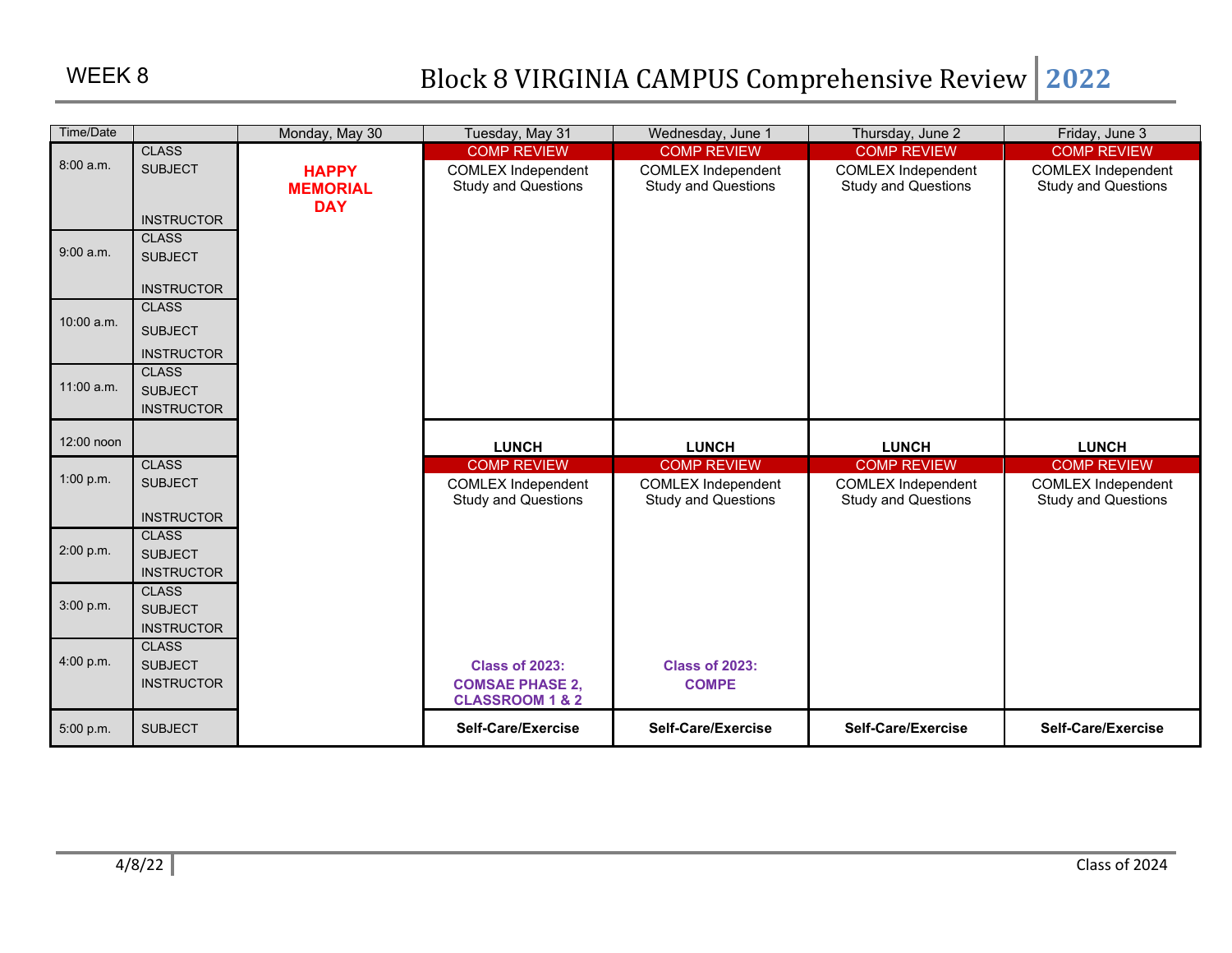| Time/Date    |                                     | Monday, June 6          | Tuesday, June 7            | Wednesday, June 8               | Thursday, June 9           | Friday, June 10                 |
|--------------|-------------------------------------|-------------------------|----------------------------|---------------------------------|----------------------------|---------------------------------|
|              | <b>CLASS</b>                        | <b>COMP REVIEW</b>      | <b>COMP REVIEW</b>         | <b>COMP REVIEW</b>              | <b>COMP REVIEW</b>         | <b>COMP REVIEW</b>              |
| 8:00 a.m.    | <b>SUBJECT</b>                      | 8:00a.m.                | <b>COMLEX Independent</b>  | <b>COMLEX Independent Study</b> | <b>COMLEX Independent</b>  | <b>COMLEX Independent Study</b> |
|              |                                     | <b>COMPREHENSIVE</b>    | <b>Study and Questions</b> | and Questions                   | <b>Study and Questions</b> | and Questions                   |
|              | <b>INSTRUCTOR</b>                   | <b>REVIEW COURSE</b>    |                            |                                 |                            |                                 |
|              | <b>CLASS</b>                        | <b>FINAL EXAM</b>       |                            |                                 |                            |                                 |
| 9:00 a.m.    | <b>SUBJECT</b>                      | (COMSAE)                |                            |                                 |                            |                                 |
|              | <b>INSTRUCTOR</b>                   | No admission after      |                            |                                 |                            |                                 |
| $10:00$ a.m. | <b>CLASS</b><br><b>SUBJECT</b>      | 8:00a.m.                |                            |                                 |                            |                                 |
|              | <b>INSTRUCTOR</b>                   | Mandatory Attendance as |                            |                                 |                            |                                 |
|              | <b>CLASS</b>                        | per CIFSS and AD        |                            |                                 |                            |                                 |
| 11:00 a.m.   | <b>SUBJECT</b>                      |                         |                            |                                 |                            |                                 |
|              | <b>INSTRUCTOR</b>                   |                         |                            |                                 |                            |                                 |
|              |                                     |                         |                            |                                 |                            |                                 |
| 12:00        |                                     |                         |                            |                                 |                            |                                 |
| noon         | <b>CLASS</b>                        |                         |                            |                                 |                            |                                 |
| 1:00 p.m.    | <b>SUBJECT</b>                      |                         |                            |                                 |                            |                                 |
|              | <b>INSTRUCTOR</b>                   |                         |                            |                                 |                            |                                 |
|              | <b>CLASS</b>                        |                         |                            |                                 |                            |                                 |
| 2:00 p.m.    | <b>SUBJECT</b>                      |                         |                            |                                 |                            |                                 |
|              | <b>INSTRUCTOR</b>                   |                         |                            |                                 |                            |                                 |
| 3:00 p.m.    | <b>CLASS</b>                        |                         |                            |                                 |                            |                                 |
|              | <b>SUBJECT</b><br><b>INSTRUCTOR</b> |                         |                            |                                 |                            |                                 |
|              | <b>CLASS</b>                        |                         |                            |                                 |                            |                                 |
| 4:00 p.m.    | <b>SUBJECT</b>                      |                         |                            |                                 |                            |                                 |
|              | <b>INSTRUCTOR</b>                   |                         |                            |                                 |                            |                                 |
| 5:00 p.m.    | <b>SUBJECT</b>                      | Self-Care/Exercise      | Self-Care/Exercise         | Self-Care/Exercise              | Self-Care/Exercise         | Self-Care/Exercise              |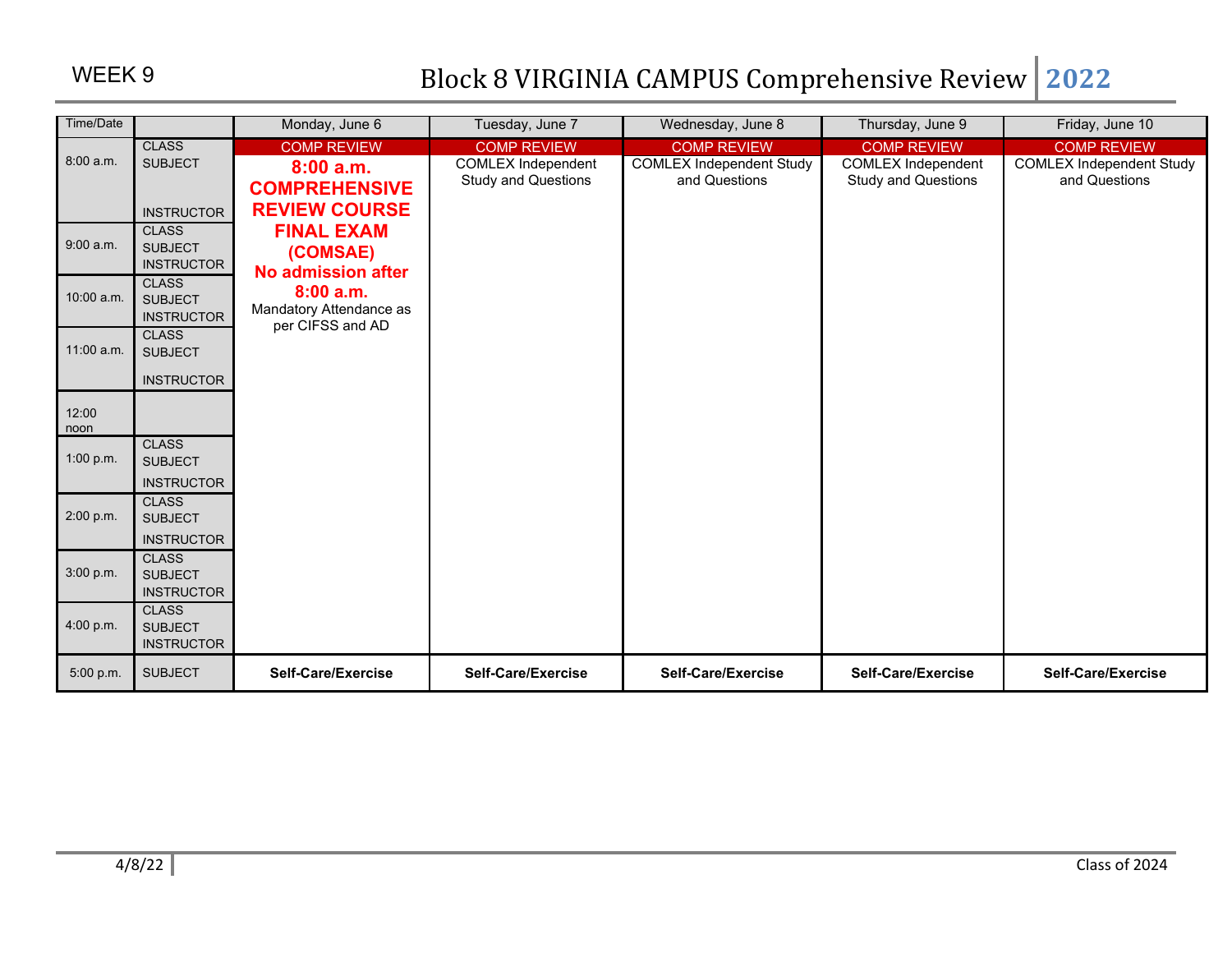| Time/Date     |                                     | Monday, June 13            | Tuesday, June 14           | Wednesday, June 15              | Thursday, June 16          | Friday, June 17                 |
|---------------|-------------------------------------|----------------------------|----------------------------|---------------------------------|----------------------------|---------------------------------|
|               | <b>CLASS</b>                        | <b>COMP REVIEW</b>         | <b>COMP REVIEW</b>         | <b>COMP REVIEW</b>              | <b>COMP REVIEW</b>         | <b>COMP REVIEW</b>              |
| 8:00 a.m.     | <b>SUBJECT</b>                      | <b>COMLEX Independent</b>  | <b>COMLEX Independent</b>  | <b>COMLEX Independent Study</b> | <b>COMLEX Independent</b>  | <b>COMLEX Independent Study</b> |
|               | <b>INSTRUCTOR</b>                   | <b>Study and Questions</b> | <b>Study and Questions</b> | and Questions                   | <b>Study and Questions</b> | and Questions                   |
|               | <b>CLASS</b>                        |                            |                            |                                 |                            |                                 |
| 9:00 a.m.     | <b>SUBJECT</b>                      |                            |                            |                                 |                            |                                 |
|               | <b>INSTRUCTOR</b><br><b>CLASS</b>   |                            |                            |                                 |                            |                                 |
| 10:00 a.m.    | <b>SUBJECT</b>                      |                            |                            |                                 |                            |                                 |
|               | <b>INSTRUCTOR</b>                   |                            |                            |                                 |                            |                                 |
|               | <b>CLASS</b>                        |                            |                            |                                 |                            |                                 |
| 11:00 a.m.    | <b>SUBJECT</b>                      |                            |                            |                                 |                            |                                 |
|               | <b>INSTRUCTOR</b>                   |                            |                            |                                 |                            |                                 |
|               |                                     |                            |                            |                                 |                            |                                 |
| 12:00<br>noon |                                     |                            |                            |                                 |                            |                                 |
|               | <b>CLASS</b>                        |                            |                            |                                 |                            |                                 |
| 1:00 p.m.     | <b>SUBJECT</b>                      |                            |                            |                                 |                            |                                 |
|               | <b>INSTRUCTOR</b>                   |                            |                            |                                 |                            |                                 |
|               | <b>CLASS</b>                        |                            |                            |                                 |                            |                                 |
| 2:00 p.m.     | <b>SUBJECT</b><br><b>INSTRUCTOR</b> |                            |                            |                                 |                            |                                 |
|               | <b>CLASS</b>                        |                            |                            |                                 |                            |                                 |
| 3:00 p.m.     | <b>SUBJECT</b>                      |                            |                            |                                 |                            |                                 |
|               | <b>INSTRUCTOR</b>                   |                            |                            |                                 |                            |                                 |
|               | <b>CLASS</b>                        |                            |                            |                                 |                            |                                 |
| 4:00 p.m.     | <b>SUBJECT</b>                      |                            |                            |                                 |                            |                                 |
|               | <b>INSTRUCTOR</b>                   |                            |                            |                                 |                            |                                 |
| 5:00 p.m.     | <b>SUBJECT</b>                      | Self-Care/Exercise         | Self-Care/Exercise         | Self-Care/Exercise              | Self-Care/Exercise         | Self-Care/Exercise              |